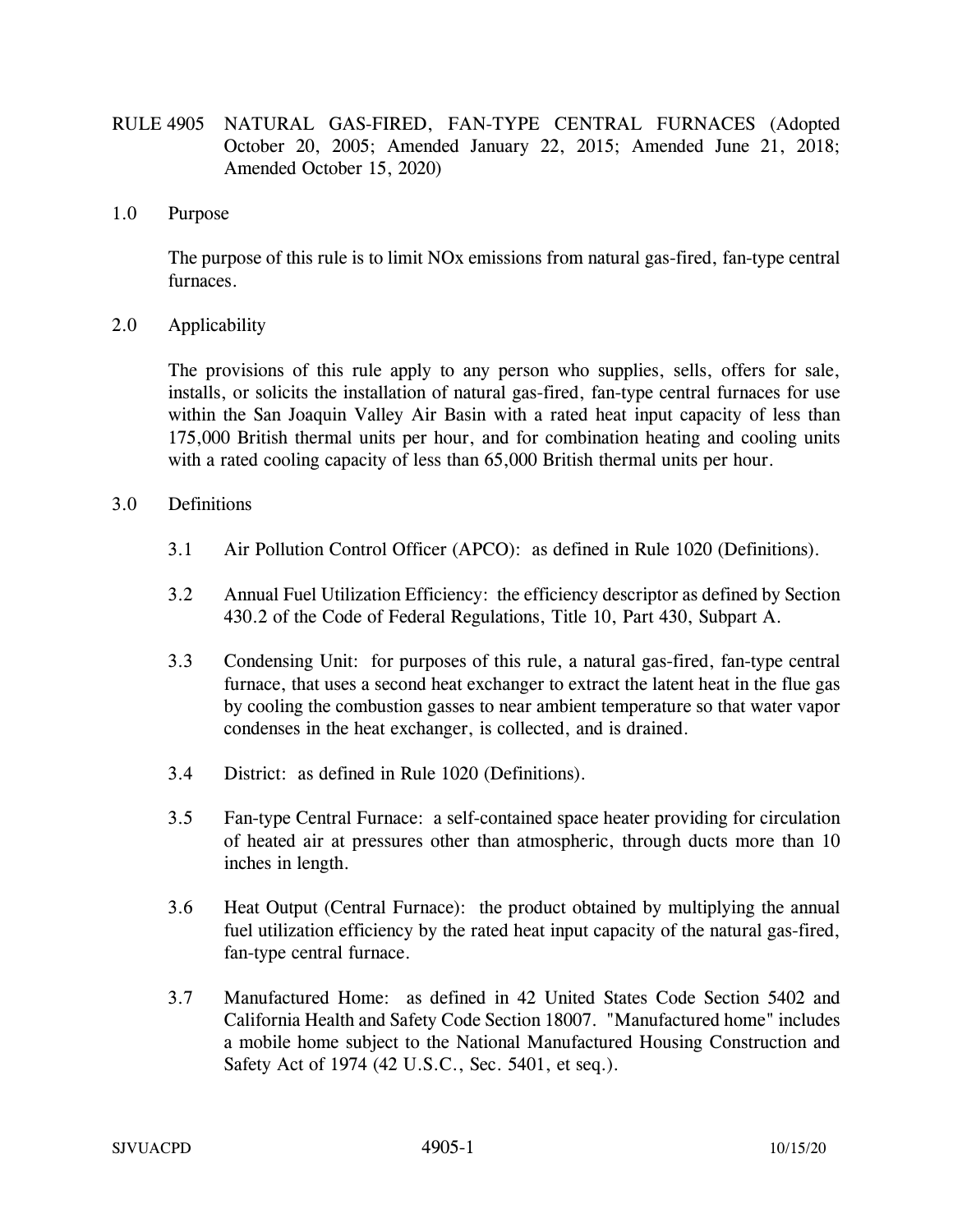- 3.8 Manufactured Home Unit: a furnace designed specifically and solely for installation to heat a manufactured home.
- 3.9 Natural Gas: a mixture of gaseous hydrocarbons containing at least 80 percent methane by volume, as determined according to Standard Method ASTM D1945- 64.
- 3.10 NOx: any oxides of nitrogen.
- 3.11 Rated Cooling Capacity: the amount of heat energy the cooling system can displace in one hour (British thermal units per hour), as specified on the rating plate of the cooling unit.
- 3.12 Rated Heat Input Capacity: the amount of energy consumed in one hour (British thermal units per hour), as specified on the rating plate of the combustion unit.
- 3.13 Responsible Official: for the purposes of this rule, for a corporation, a president or vice-president of the corporation in charge of a principal business function or a duly authorized person who performs similar policy-making functions; for a partnership or sole proprietorship, a general partner or proprietor, respectively.
- 3.14 Weatherized Unit: for the purposes of this rule, a natural gas-fired, fan-type central furnace designed for installation outside of a building, equipped with a protective jacket and integral venting, and labeled for outdoor installation.
- 4.0 Exemptions
	- 4.1 Propane

Any natural gas fired, fan-type central furnace that is not certified to meet 14 ng/J of NOx emissions and is to be installed with a propane conversion kit for propane firing only, in the San Joaquin Valley Air Basin, is exempt from Section 5.0, provided the manufacturer complies with the following:

- 4.1.1 The natural gas fired, fan-type central furnace is certified pursuant to Section 6.1 to have NOx emissions less than or equal to 40 nanograms per joule (ng/J) of heat output.
- 4.1.2 Effective on and after August 1, 2018, the carton or furnace is labeled to clearly display the following, or an alternative APCO-approved language: "This furnace is to be installed for propane firing only. Operating in natural gas mode is in violation of District Rule 4905."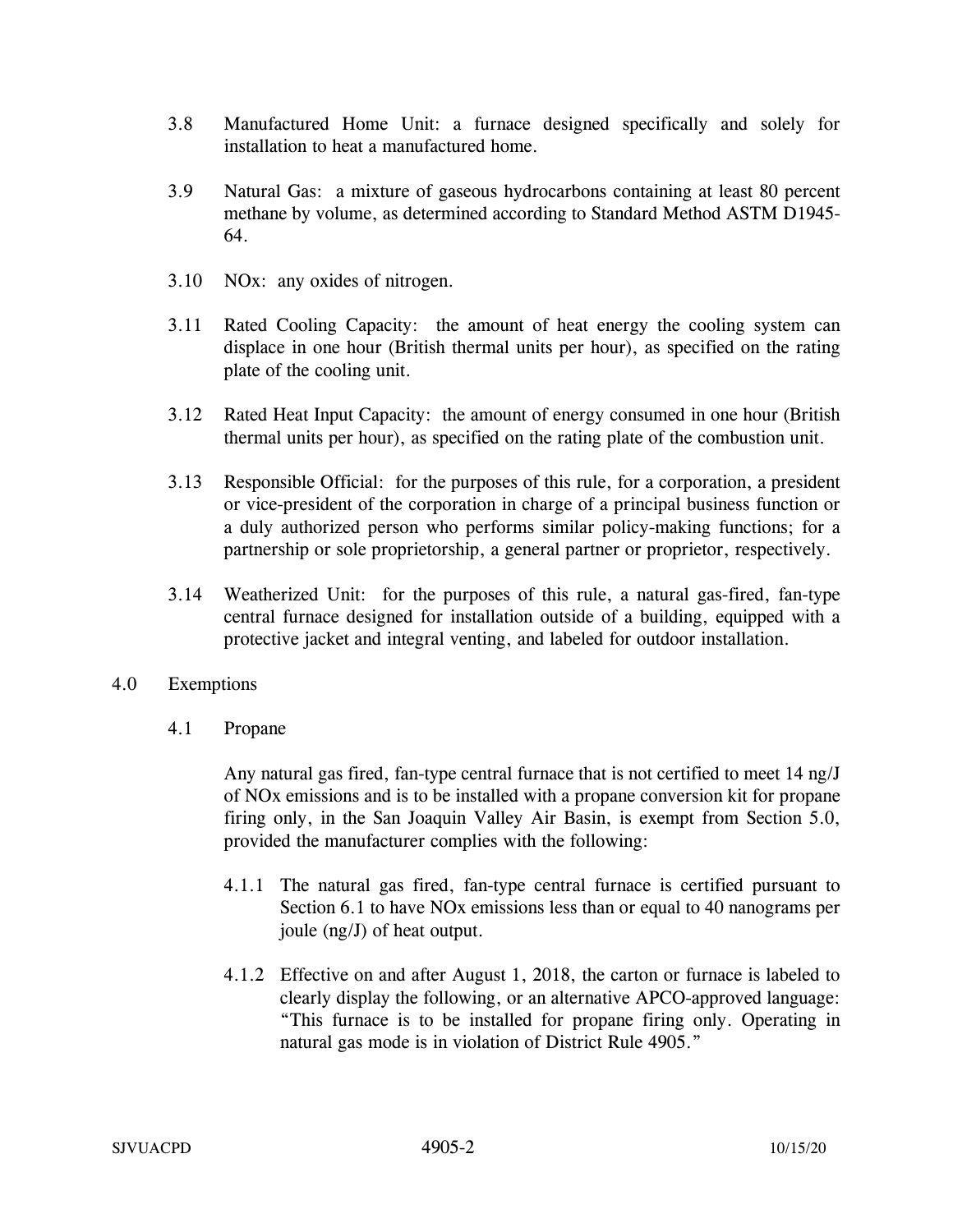## 5.0 Requirements

5.1 No person shall supply, sell, offer for sale, install, or solicit the installation of any natural gas-fired, fan-type central furnace unless it is certified pursuant to Section 6.1 and complies with the applicable emission limit in Table 1.

| Table 1 NOx Emission Limits and Compliance Schedule |                                                           |                        |  |  |  |  |  |
|-----------------------------------------------------|-----------------------------------------------------------|------------------------|--|--|--|--|--|
| <b>Furnace Category</b>                             | <b>NO<sub>x</sub></b> Emission Limit<br>(nanograms/Joule) | <b>Compliance Date</b> |  |  |  |  |  |
| <b>Manufactured Home Units</b>                      | 40                                                        | February 1, 2015       |  |  |  |  |  |
| Condensing Units                                    | 14                                                        | April 1, 2015          |  |  |  |  |  |
| Non-condensing Units                                | 14                                                        | October 1, 2015        |  |  |  |  |  |
| <b>Weatherized Units</b>                            | 14                                                        | October 1, 2016        |  |  |  |  |  |
| <b>Manufactured Home Units</b>                      | 14                                                        | October 1, 2018        |  |  |  |  |  |

## 5.2 Emissions Fee Option

Any manufacturer of units regulated by this rule may elect to pay a per unit emissions fee in lieu of meeting the 14 ng/J NOx emission limit in Table 1 of this rule, provided the unit is certified pursuant to Section 6.1 to have NOx emissions less than or equal to 40 ng/J of heat output and the manufacturer complies with the following requirements:

- 5.2.1 Prior to the phase one emissions fee start date specified in Table 2, pays a per unit emissions fee of \$290 for each condensing furnace and \$225 for each other type of furnace.
- 5.2.2 During phase one, specified in Table 2, pays the applicable per unit emissions fee for each condensing, non-condensing, weatherized, or manufactured home furnace.
- 5.2.3 During phase two, specified in Table 2, pays the applicable per unit emissions fee for each condensing, non-condensing, weatherized, or manufactured home furnace.
- 5.2.4 Units manufactured prior to the phase two fee end date specified in Table 2, may be supplied, sold, offered for sale, or installed into the San Joaquin Valley Air Basin for a period of no more than six months after the phase two emissions fee end date, provided the manufacturer pays the applicable per unit phase two emissions fee specified in Table 2, for each condensing, non-condensing, weatherized, or manufactured home furnace.
- 5.2.5 Submits to the APCO a compliance plan for each 12-month time period after the applicable Table 1 compliance date during which the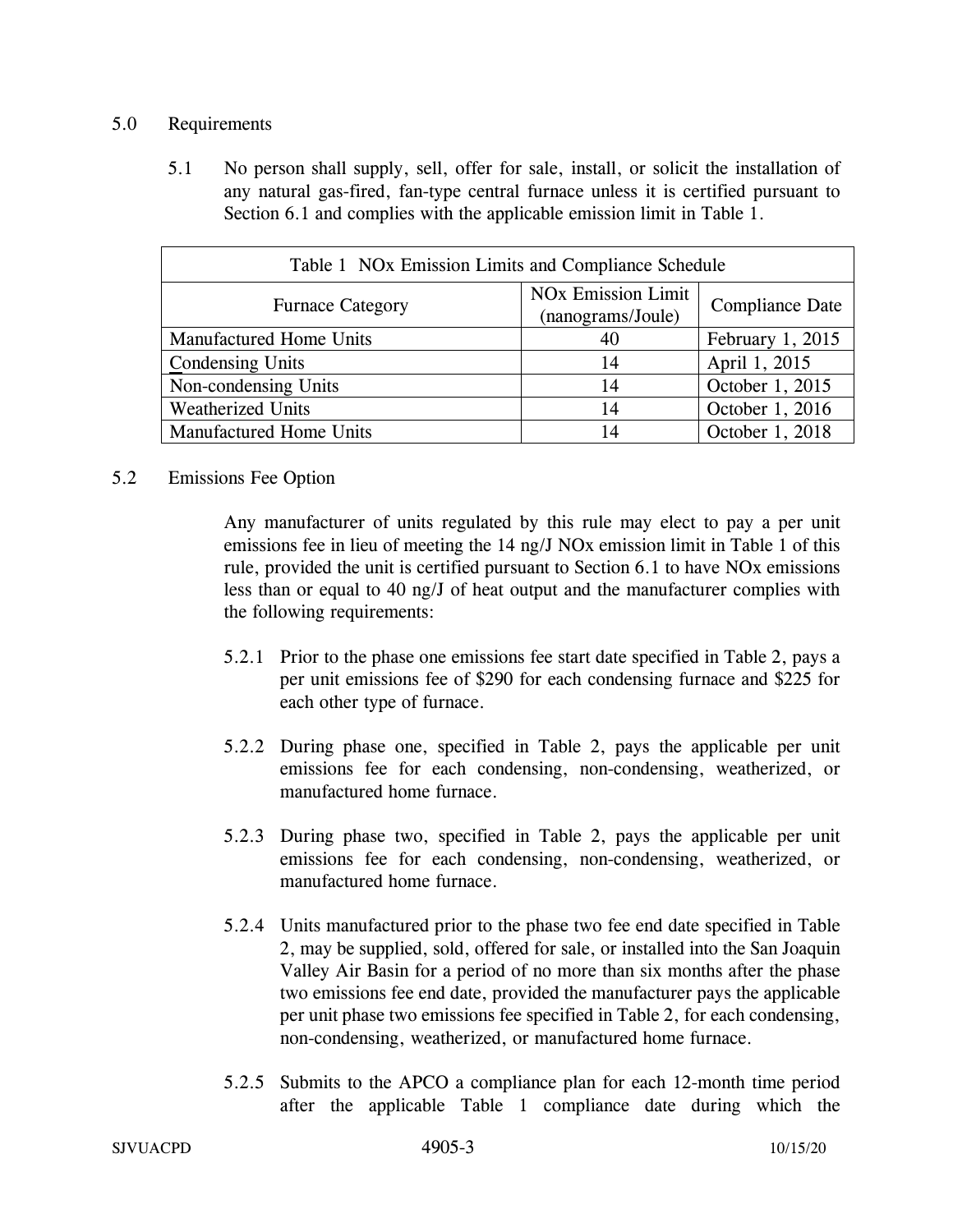manufacturer elects to pay the emissions fee in lieu of meeting the NOx emission limit. The compliance plan must be submitted no later than 30 days prior to the applicable compliance date. The compliance plan shall include the following:

- 5.2.5.1 A letter with the name of the manufacturer requesting the emissions fee option signed by a responsible official identifying the unit type and the 12-month emissions fee option compliance period that the emissions fees cover.
- 5.2.5.2 An estimate of the quantity of applicable units to be distributed or sold into the San Joaquin Valley Air Basin during the emissions fee option compliance period and supporting documentation. The estimate shall be based on total distribution and sales records or invoices of condensing, non-condensing, weatherized or manufactured home fan-type central furnaces that were distributed or sold into the San Joaquin Valley Air Basin during the 12-month period of July 1 to June 30 prior to the applicable compliance date, along with supporting documentation.
- 5.2.6 Submits a report to the APCO, signed by the responsible official for the manufacturer, identifying by model number the quantity of applicable units actually distributed or sold into the San Joaquin Valley Air Basin during the applicable 12-month emissions fee option compliance period and a check for payment of emissions fees for those units. The report and payment of emissions fees must be submitted to the APCO no later than sixty (60) days after the end of each 12-month emissions fee option compliance period.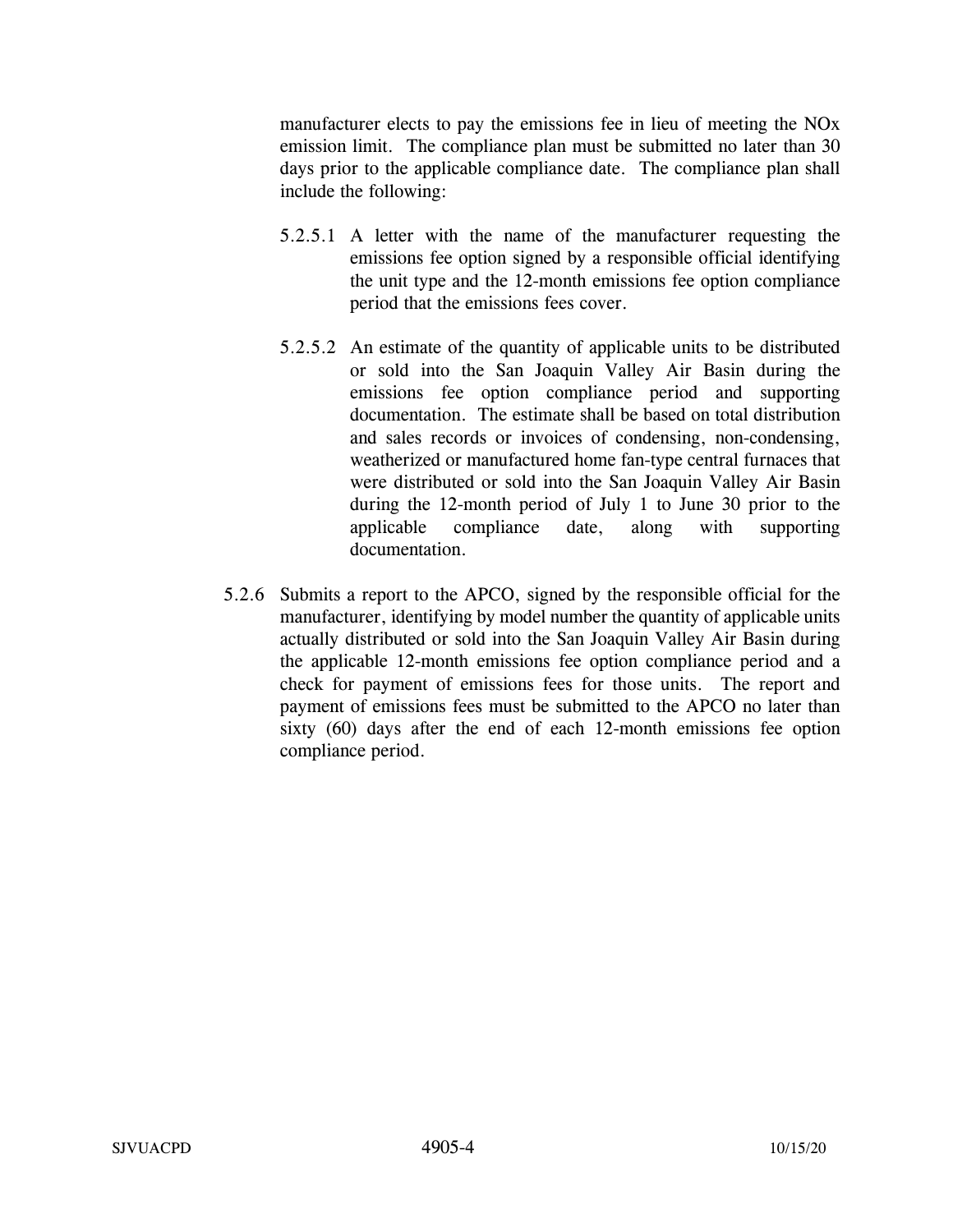| Table 2 Emissions Fee Option     |                                 |                 |                                                |                 |                                    |                    |  |  |
|----------------------------------|---------------------------------|-----------------|------------------------------------------------|-----------------|------------------------------------|--------------------|--|--|
|                                  |                                 | Phase One       |                                                | Phase Two       |                                    |                    |  |  |
| <b>Size</b><br>Range<br>(Btu/hr) | Furnace<br>Category             | Fee Start Date  | Fee<br>Amount<br>$(\frac{\sqrt{2}}{\sqrt{2}})$ | Fee Start Date  | Fee<br>Amount<br>$(\frac{\pi}{2})$ | Fee End Date       |  |  |
| $\leq 60,000$                    | Condensing Units                | August 1, 2018  | \$275                                          | October 1, 2018 | \$350                              | September 30, 2019 |  |  |
|                                  | Non-condensing Units            | October 1, 2018 | \$225                                          | April 1, 2019   | \$300                              | September 30, 2019 |  |  |
|                                  | Weatherized Units               | October 1, 2018 | \$225                                          | April 1, 2019   | \$300                              | September 30, 2021 |  |  |
|                                  | <b>Manufactured Homes Units</b> | October 1, 2018 | \$150                                          | April 1, 2019   | \$150                              | September 30, 2021 |  |  |
| > 60,000<br>and<br>$\leq 90,000$ | <b>Condensing Units</b>         | August 1, 2018  | \$300                                          | October 1, 2018 | \$400                              | September 30, 2019 |  |  |
|                                  | Non-condensing Units            | October 1, 2018 | \$250                                          | April 1, 2019   | \$350                              | September 30, 2019 |  |  |
|                                  | <b>Weatherized Units</b>        | October 1, 2018 | \$250                                          | April 1, 2019   | \$350                              | September 30, 2021 |  |  |
|                                  | <b>Manufactured Homes Units</b> | October 1, 2018 | \$150                                          | April 1, 2019   | \$150                              | September 30, 2021 |  |  |
| > 90,000                         | <b>Condensing Units</b>         | August 1, 2018  | \$325                                          | October 1, 2018 | \$450                              | September 30, 2019 |  |  |
|                                  | Non-condensing Units            | October 1, 2018 | \$275                                          | April 1, 2019   | \$400                              | September 30, 2019 |  |  |
|                                  | <b>Weatherized Units</b>        | October 1, 2018 | \$275                                          | April 1, 2019   | \$400                              | September 30, 2021 |  |  |
|                                  | <b>Manufactured Homes Units</b> | October 1, 2018 | \$150                                          | April 1, 2019   | \$150                              | September 30, 2021 |  |  |

#### 6.0 Administrative Requirements

- 6.1 Emission Certification
	- 6.1.1 Certified emissions levels shall be demonstrated by an emission certification approved under any of the following:
		- 6.1.1.1 Certification testing as described in Section 6.2 of this rule,
		- 6.1.1.2 The South Coast Air Quality Management District Certification List for Rule 1111 (NOx Emissions from Natural-gas-fired, Fantype Central Furnaces), or
		- 6.1.1.3 Other emission certification programs approved by the APCO and the United States Environmental Protection Agency.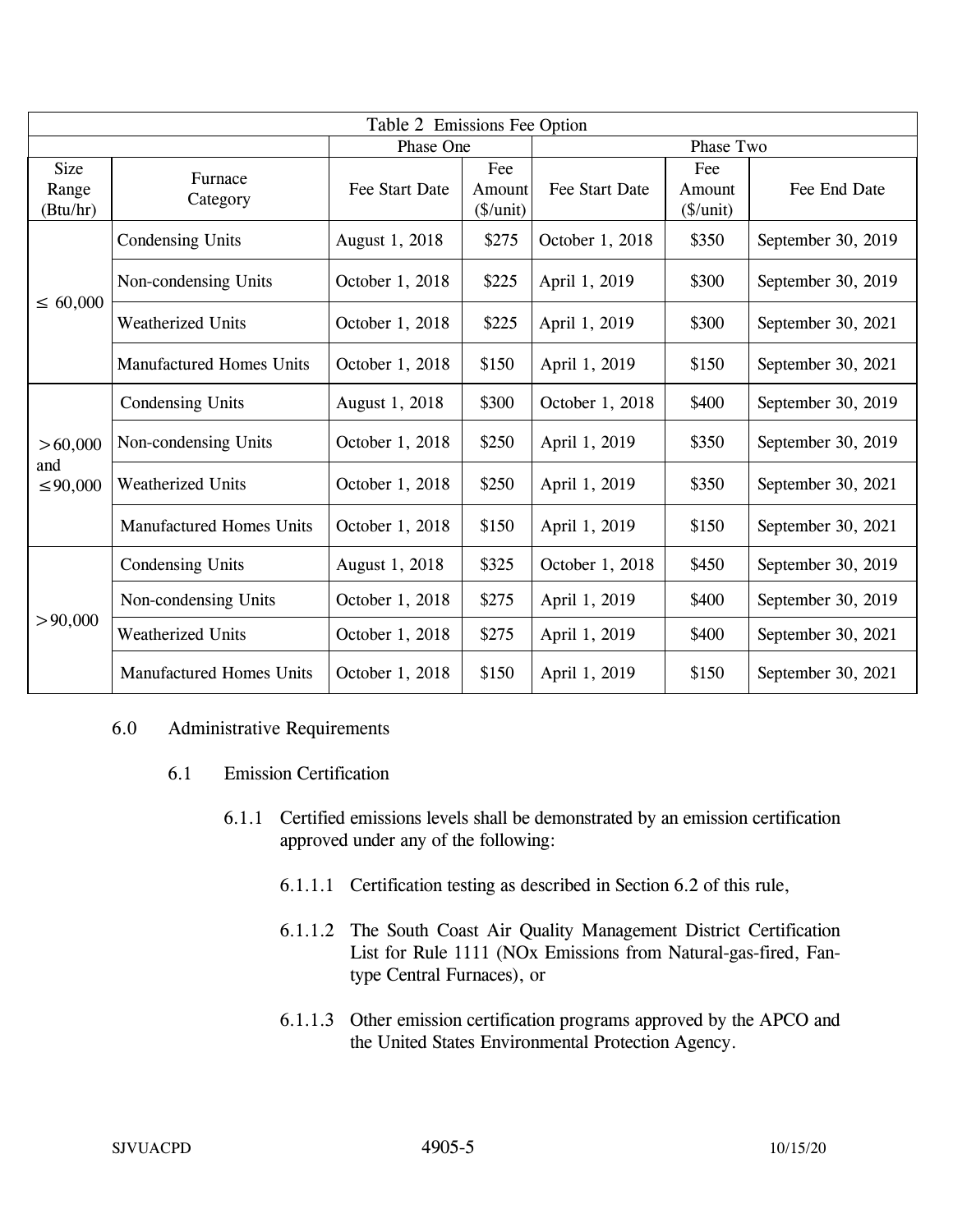- 6.1.2 The manufacturer of the natural gas-fired, fan-type central furnace shall comply with the following labeling requirements:
	- 6.1.2.1 Display the model number of the unit on the shipping container and the rating plate of the unit; and
	- 6.1.2.2 Units manufactured after the applicable compliance date in Table 1 shall display the following on the shipping container and the rating plate of the unit, in addition to the labeling requirements under Section 6.1.2.1:
		- 6.1.2.2.1 Rated heat input capacity or rated cooling capacity,
		- 6.1.2.2.2 The applicable NOx emission limit, and
		- 6.1.2.2.3 The date of manufacture or date code of the unit.
- 6.1.3 Upon request of the APCO, each manufacturer shall submit to the District a statement confirming the unit subject to this rule is in compliance with the emission limit. The statement shall be signed, dated, and shall attest to the accuracy of all information. The statement shall include:
	- 6.1.3.1 Name and address of manufacturer,
	- 6.1.3.2 Brand name,
	- 6.1.3.3 Model number, as it appears on the rating plate of the unit,
	- 6.1.3.4 Rated heat input capacity, British thermal units per hour, and
	- 6.1.3.5 A source test report verifying compliance.
- 6.2 Certification Testing
	- 6.2.1 During testing, each tested natural gas-fired, fan-type central furnace model shall be operated in accordance with the procedures specified in 10 CFR 430, Subpart B, Appendix N.
	- 6.2.2 Compliance with the NOx emission requirements shall be determined using California Air Resources Board Method 100, SCAQMD Method 100.1, or United States Environmental Protection Agency Methods 7E and 3A.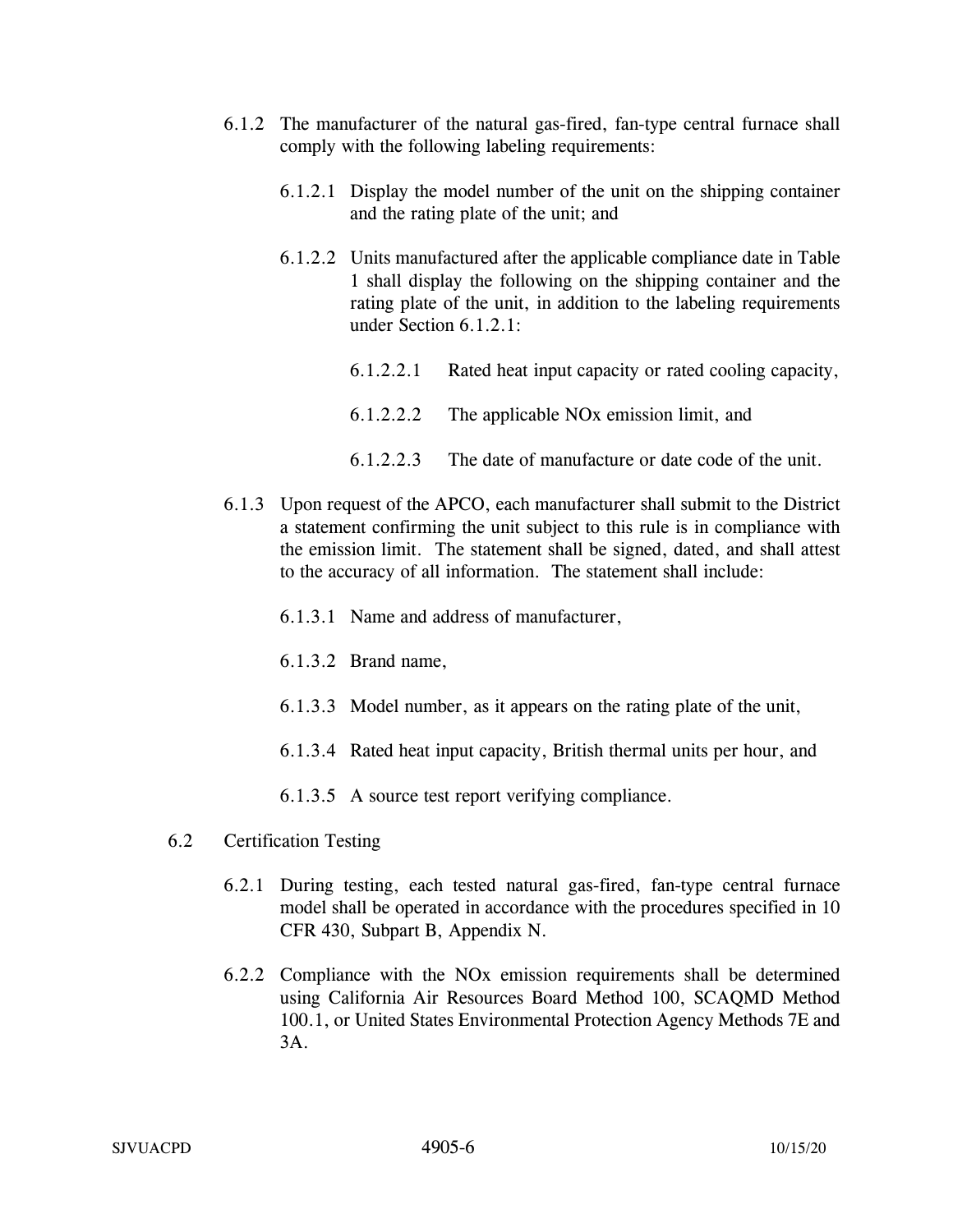# 6.3 Recordkeeping

Any manufacturer, distributor, or contractor who supplies, distributes, sells, offers for sale or installs a furnace in or into the San Joaquin Valley Air Basin shall maintain such records as necessary to demonstrate compliance with this rule for a period of not less than five years and make such records available to the APCO upon request.

## 6.4 Non-Compliant Unit Labeling

Any furnace manufactured after October 1, 2018, using the emissions fee option shall have a label with APCO-approved language on the carton or furnace that clearly displays that the unit does not comply with the NOx limits in Table 1 of this rule.